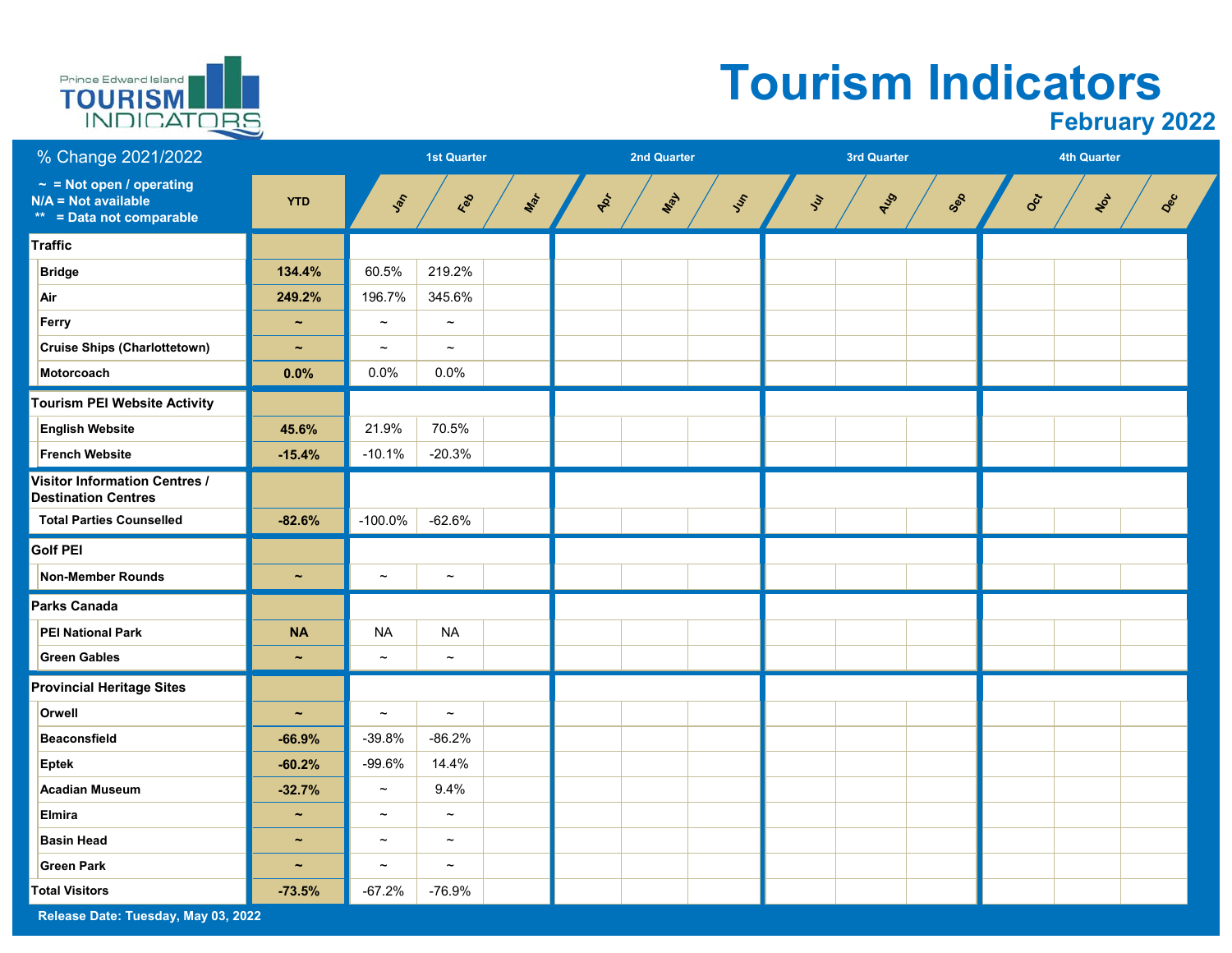

### **Tourism Indicators**

| Actuals 2022                                                                       |                       |                           | <b>1st Quarter</b>    |     |     | <b>2nd Quarter</b> |     |    | <b>3rd Quarter</b> |     |     |     | <b>4th Quarter</b> |     |     |
|------------------------------------------------------------------------------------|-----------------------|---------------------------|-----------------------|-----|-----|--------------------|-----|----|--------------------|-----|-----|-----|--------------------|-----|-----|
| $\sim$ = Not open / operating<br>$N/A = Not available$<br>** = Data not comparable | <b>YTD</b>            | Jan                       | Red                   | Mar | ADT | Max                | Jes | in |                    | AUS | Sep | Oct |                    | NOT | Dec |
| <b>Traffic</b>                                                                     |                       |                           |                       |     |     |                    |     |    |                    |     |     |     |                    |     |     |
| Cruise Ships (Charlottetown)                                                       | $\tilde{\phantom{a}}$ | $\widetilde{\phantom{m}}$ | $\tilde{\phantom{a}}$ |     |     |                    |     |    |                    |     |     |     |                    |     |     |
| Motorcoach                                                                         | $\bf{0}$              | 0                         | $\pmb{0}$             |     |     |                    |     |    |                    |     |     |     |                    |     |     |
| <b>Tourism PEI Website Activity</b>                                                |                       |                           |                       |     |     |                    |     |    |                    |     |     |     |                    |     |     |
| <b>English Website</b>                                                             | 262,607               | 112,267                   | 150,340               |     |     |                    |     |    |                    |     |     |     |                    |     |     |
| <b>French Website</b>                                                              | 24,093                | 12,309                    | 11,784                |     |     |                    |     |    |                    |     |     |     |                    |     |     |
| <b>Visitor Information Centres /</b><br><b>Destination Centres</b>                 |                       |                           |                       |     |     |                    |     |    |                    |     |     |     |                    |     |     |
| <b>Total Parties Counselled</b>                                                    | 127                   | $\pmb{0}$                 | 127                   |     |     |                    |     |    |                    |     |     |     |                    |     |     |
| <b>Golf PEI</b>                                                                    |                       |                           |                       |     |     |                    |     |    |                    |     |     |     |                    |     |     |
| Non-Member Rounds                                                                  | $\tilde{\phantom{a}}$ | $\tilde{}$                | $\tilde{\phantom{a}}$ |     |     |                    |     |    |                    |     |     |     |                    |     |     |
| <b>Parks Canada</b>                                                                |                       |                           |                       |     |     |                    |     |    |                    |     |     |     |                    |     |     |
| <b>PEI National Park</b>                                                           | <b>NA</b>             | <b>NA</b>                 | <b>NA</b>             |     |     |                    |     |    |                    |     |     |     |                    |     |     |
| <b>Green Gables</b>                                                                | $\tilde{\phantom{a}}$ | $\thicksim$               | $\tilde{\phantom{a}}$ |     |     |                    |     |    |                    |     |     |     |                    |     |     |
| <b>Provincial Heritage Sites</b>                                                   |                       |                           |                       |     |     |                    |     |    |                    |     |     |     |                    |     |     |
| Orwell                                                                             | $\tilde{\phantom{a}}$ | $\thicksim$               | $\thicksim$           |     |     |                    |     |    |                    |     |     |     |                    |     |     |
| Beaconsfield                                                                       | 230                   | 174                       | 56                    |     |     |                    |     |    |                    |     |     |     |                    |     |     |
| <b>Eptek</b>                                                                       | 136                   | $\mathbf{1}$              | 135                   |     |     |                    |     |    |                    |     |     |     |                    |     |     |
| <b>Acadian Museum</b>                                                              | 35                    | $\tilde{}$                | $35\,$                |     |     |                    |     |    |                    |     |     |     |                    |     |     |
| <b>Elmira</b>                                                                      | $\tilde{\phantom{a}}$ | $\thicksim$               | $\tilde{}$            |     |     |                    |     |    |                    |     |     |     |                    |     |     |
| <b>Basin Head</b>                                                                  | $\tilde{\phantom{a}}$ | $\widetilde{\phantom{m}}$ | $\tilde{\phantom{a}}$ |     |     |                    |     |    |                    |     |     |     |                    |     |     |
| <b>Green Park</b>                                                                  | $\tilde{\phantom{a}}$ | $\widetilde{\phantom{m}}$ | $\tilde{\phantom{a}}$ |     |     |                    |     |    |                    |     |     |     |                    |     |     |
| <b>Total Visitors</b>                                                              | 401                   | 175                       | 226                   |     |     |                    |     |    |                    |     |     |     |                    |     |     |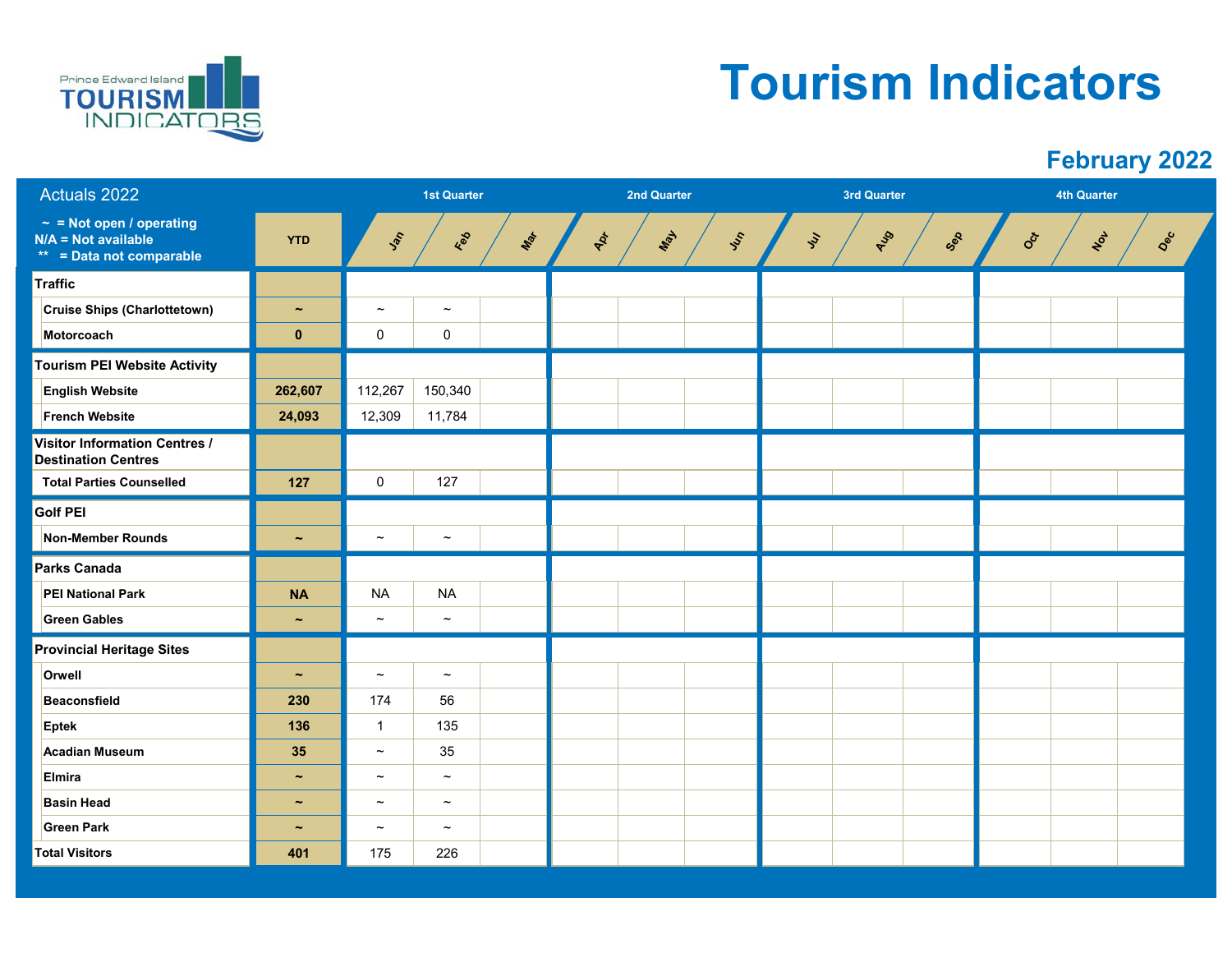

## **Occupancy - Fixed Roof**

#### **February 2022**

| % Change 2021/2022                  |            |          | <b>1st Quarter</b> |     |    | 2nd Quarter |     |                   | 3rd Quarter |     |     | <b>4th Quarter</b> |     |
|-------------------------------------|------------|----------|--------------------|-----|----|-------------|-----|-------------------|-------------|-----|-----|--------------------|-----|
| <b>Fixed Roof Accommodation</b>     | <b>YTD</b> | Jan      | Feb                | Max | PR | May         | Jen | $\dot{\check{z}}$ | AUS         | Sep | Oct | NOL                | Dec |
| <b>Total Operations Open</b>        |            | 177      | 186                |     |    |             |     |                   |             |     |     |                    |     |
| % Change                            |            | 9.3%     | 11.4%              |     |    |             |     |                   |             |     |     |                    |     |
| <b>Total Room-nights Available</b>  | 143,068    | 75,105   | 67,963             |     |    |             |     |                   |             |     |     |                    |     |
| % Change                            | 1.0%       | 0.8%     | 1.3%               |     |    |             |     |                   |             |     |     |                    |     |
| <b>Total Room-nights Sold (RNS)</b> | 28,956     | 12,717   | 16,239             |     |    |             |     |                   |             |     |     |                    |     |
| % Change                            | $-6.1%$    | $-21.7%$ | 11.3%              |     |    |             |     |                   |             |     |     |                    |     |
| <b>Occupancy Rate</b>               | 20.2%      | 16.9%    | 23.9%              |     |    |             |     |                   |             |     |     |                    |     |
| % Point Change                      | $-1.5%$    | $-4.9%$  | 2.2%               |     |    |             |     |                   |             |     |     |                    |     |
|                                     |            |          |                    |     |    |             |     |                   |             |     |     |                    |     |
| <b>BY REGION</b>                    |            |          |                    |     |    |             |     |                   |             |     |     |                    |     |
| <b>North Cape Coastal Drive</b>     |            |          |                    |     |    |             |     |                   |             |     |     |                    |     |
| Occupancy Rate                      | 22.8%      | 13.8%    | 32.6%              |     |    |             |     |                   |             |     |     |                    |     |
| % Point Change                      | $-7.8%$    | $-12.1%$ | $-3.0%$            |     |    |             |     |                   |             |     |     |                    |     |
| Room-nights Sold (RNS)              | 6,734      | 2,123    | 4,611              |     |    |             |     |                   |             |     |     |                    |     |
| % Change                            | $-26.9%$   | $-48.0%$ | $-10.2%$           |     |    |             |     |                   |             |     |     |                    |     |
| Summerside Area <sup>(1)</sup>      |            |          |                    |     |    |             |     |                   |             |     |     |                    |     |
| Occupancy Rate                      | 25.3%      | 16.7%    | 34.8%              |     |    |             |     |                   |             |     |     |                    |     |
| % Point Change                      | $-6.1%$    | $-11.3%$ | $-0.5%$            |     |    |             |     |                   |             |     |     |                    |     |
| Room-nights Sold (RNS)              | 5,323      | 1,848    | 3,475              |     |    |             |     |                   |             |     |     |                    |     |
| % Change                            | $-19.8%$   | $-40.5%$ | $-1.6%$            |     |    |             |     |                   |             |     |     |                    |     |
| <b>Green Gables Shore</b>           |            |          |                    |     |    |             |     |                   |             |     |     |                    |     |
| Occupancy Rate                      | 10.7%      | 9.2%     | 12.4%              |     |    |             |     |                   |             |     |     |                    |     |
| % Point Change                      | 3.8%       | 4.4%     | 3.2%               |     |    |             |     |                   |             |     |     |                    |     |
| Room-nights Sold (RNS)              | 591        | 263      | 328                |     |    |             |     |                   |             |     |     |                    |     |
| % Change                            | 134.5%     | 182.8%   | 106.3%             |     |    |             |     |                   |             |     |     |                    |     |
| <b>Red Sands</b>                    |            |          |                    |     |    |             |     |                   |             |     |     |                    |     |
| Occupancy Rate                      | 4.6%       | 4.3%     | 5.1%               |     |    |             |     |                   |             |     |     |                    |     |
| % Point Change                      | $-2.8%$    | $-0.9%$  | $-5.6%$            |     |    |             |     |                   |             |     |     |                    |     |
| Room-nights Sold (RNS)              | 221        | 106      | 115                |     |    |             |     |                   |             |     |     |                    |     |
| % Change                            | $-31.6%$   | $-19.1%$ | $-40.1%$           |     |    |             |     |                   |             |     |     |                    |     |

*(1) The Summerside Area is the gateway to the North Cape Coastal Drive and the Summerside statistics have been profiled so they can be interpreted as a separate region or part of the North Cape Coastal Drive.*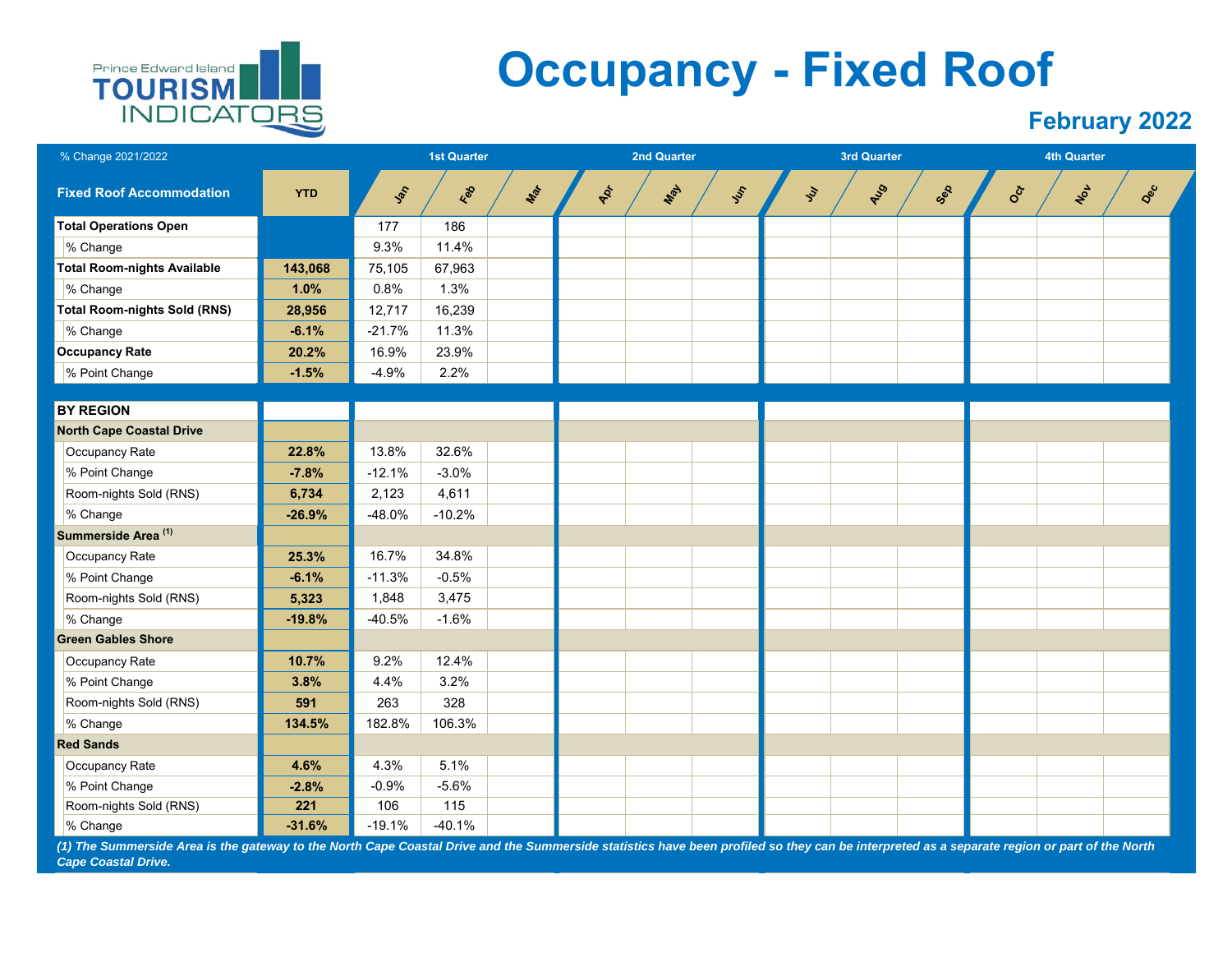

## **Occupancy - Fixed Roof**

| % Change 2021/2022              |            |               | <b>1st Quarter</b> |     |     | 2nd Quarter |               |                | 3rd Quarter |     |            | 4th Quarter |     |
|---------------------------------|------------|---------------|--------------------|-----|-----|-------------|---------------|----------------|-------------|-----|------------|-------------|-----|
| <b>Fixed Roof Accommodation</b> | <b>YTD</b> | $\frac{1}{2}$ | Feb                | Mar | APT | May         | $\frac{1}{2}$ | $\mathcal{S}'$ | AUS         | Sep | <b>Oct</b> | NOL         | Dec |
| Charlottetown                   |            |               |                    |     |     |             |               |                |             |     |            |             |     |
| Occupancy Rate                  | 21.1%      | 19.2%         | 23.2%              |     |     |             |               |                |             |     |            |             |     |
| % Point Change                  | $0.0\%$    | $-3.7%$       | 4.1%               |     |     |             |               |                |             |     |            |             |     |
| Room-nights Sold (RNS)          | 20,436     | 9,768         | 10,668             |     |     |             |               |                |             |     |            |             |     |
| % Change                        | $-0.7%$    | $-16.8%$      | 20.8%              |     |     |             |               |                |             |     |            |             |     |
| <b>Points East</b>              |            |               |                    |     |     |             |               |                |             |     |            |             |     |
| Occupancy Rate                  | 15.4%      | 13.2%         | 18.0%              |     |     |             |               |                |             |     |            |             |     |
| % Point Change                  | 7.6%       | 7.0%          | 8.5%               |     |     |             |               |                |             |     |            |             |     |
| Room-nights Sold (RNS)          | 974        | 457           | 517                |     |     |             |               |                |             |     |            |             |     |
| % Change                        | 108.6%     | 136.8%        | 88.7%              |     |     |             |               |                |             |     |            |             |     |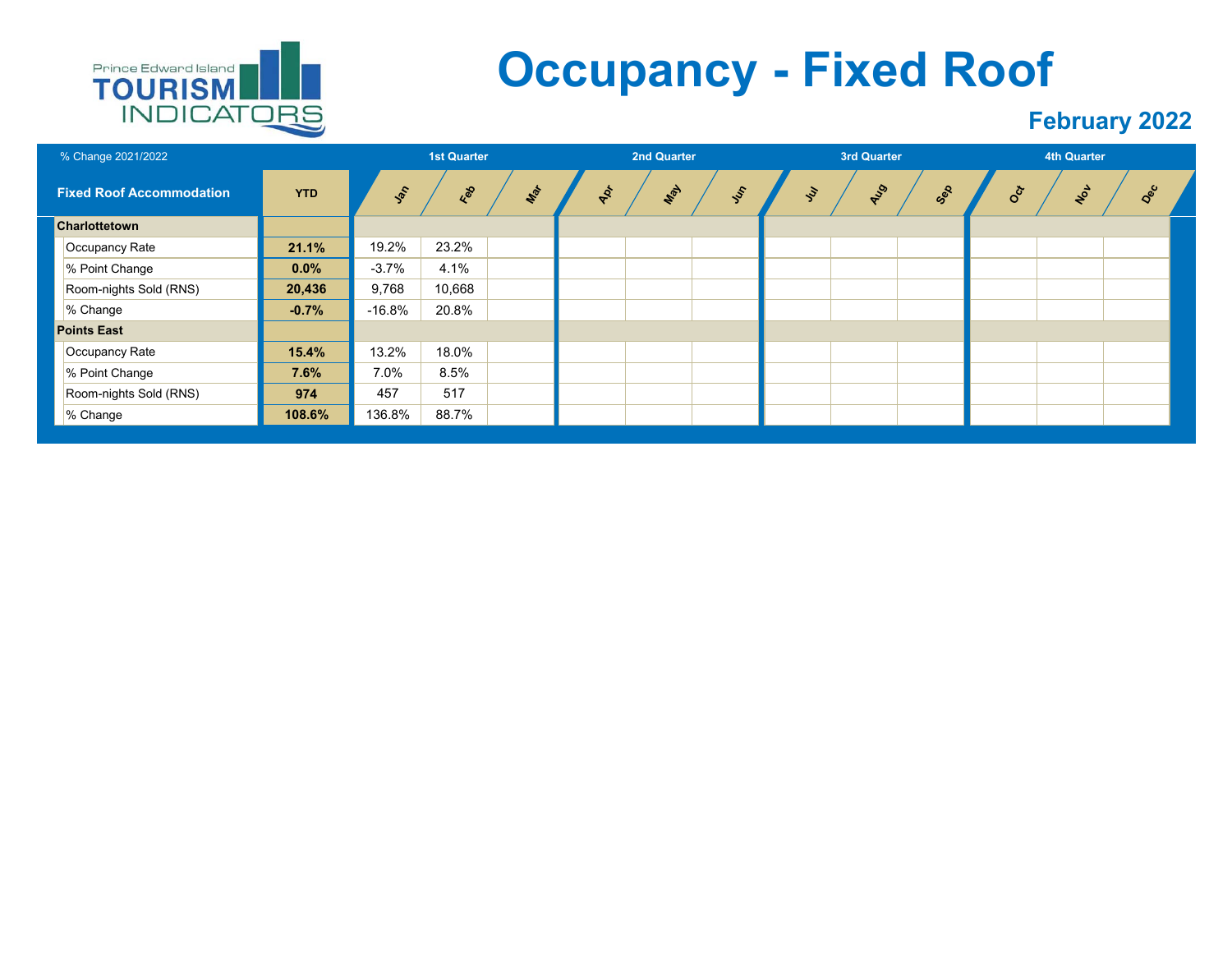

## **Occupancy - Fixed Roof**

| % Change 2021/2022              |                      | <b>1st Quarter</b> |              |     |     | <b>2nd Quarter</b> |     |     |                    | 3rd Quarter |     |     | <b>4th Quarter</b> |     |  |
|---------------------------------|----------------------|--------------------|--------------|-----|-----|--------------------|-----|-----|--------------------|-------------|-----|-----|--------------------|-----|--|
| <b>Fixed Roof Accommodation</b> | <b>YTD</b>           | Jan                | <b>Feb</b>   | Max | Apt |                    | Max | Jes | $\mathcal{L}_{ij}$ | AUS         | Sep | Oct | Not                | Dec |  |
| <b>BY TYPE</b>                  |                      |                    |              |     |     |                    |     |     |                    |             |     |     |                    |     |  |
| <b>Hotels/Motels/Resorts</b>    |                      |                    |              |     |     |                    |     |     |                    |             |     |     |                    |     |  |
| Occupancy Rate                  | 21.9%                | 18.3%              | 25.9%        |     |     |                    |     |     |                    |             |     |     |                    |     |  |
| % Point Change                  | $-1.6%$              | $-4.8%$            | 1.9%         |     |     |                    |     |     |                    |             |     |     |                    |     |  |
| Room-nights Sold (RNS)          | 25,869               | 11,376             | 14,493       |     |     |                    |     |     |                    |             |     |     |                    |     |  |
| % Change                        | $-5.2%$              | $-19.6%$           | 10.4%        |     |     |                    |     |     |                    |             |     |     |                    |     |  |
| <b>Inns</b>                     |                      |                    |              |     |     |                    |     |     |                    |             |     |     |                    |     |  |
| Occupancy Rate                  | 25.6%                | 18.8%              | 33.1%        |     |     |                    |     |     |                    |             |     |     |                    |     |  |
| % Point Change                  | 3.1%                 | $-8.4%$            | 15.8%        |     |     |                    |     |     |                    |             |     |     |                    |     |  |
| Room-nights Sold (RNS)          | 966                  | 372                | 594          |     |     |                    |     |     |                    |             |     |     |                    |     |  |
| % Change                        | 19.3%                | $-27.5%$           | 100.0%       |     |     |                    |     |     |                    |             |     |     |                    |     |  |
| <b>Cabins/Cottages</b>          |                      |                    |              |     |     |                    |     |     |                    |             |     |     |                    |     |  |
| Occupancy Rate                  | 14.8%                | 12.9%              | 16.8%        |     |     |                    |     |     |                    |             |     |     |                    |     |  |
| % Point Change                  | $-8.1%$              | $-12.5%$           | $-3.5%$      |     |     |                    |     |     |                    |             |     |     |                    |     |  |
| Room-nights Sold (RNS)          | 1,803                | 800                | 1,003        |     |     |                    |     |     |                    |             |     |     |                    |     |  |
| % Change                        | $-5.4%$              | $-24.7%$           | 19.0%        |     |     |                    |     |     |                    |             |     |     |                    |     |  |
| <b>Tourist Home/B&amp;B</b>     |                      |                    |              |     |     |                    |     |     |                    |             |     |     |                    |     |  |
| Occupancy Rate                  | 3.7%                 | 3.8%               | 3.6%         |     |     |                    |     |     |                    |             |     |     |                    |     |  |
| % Point Change                  | $-2.4%$              | $-3.0%$            | $-1.7%$      |     |     |                    |     |     |                    |             |     |     |                    |     |  |
| Room-nights Sold (RNS)          | 317                  | 169                | 148          |     |     |                    |     |     |                    |             |     |     |                    |     |  |
| % Change                        | $-59.2%$             | $-62.9%$           | $-54.0%$     |     |     |                    |     |     |                    |             |     |     |                    |     |  |
| <b>Trailer Rentals/Hostels</b>  |                      |                    |              |     |     |                    |     |     |                    |             |     |     |                    |     |  |
| Occupancy Rate                  | 0.2%                 | 0.0%               | 0.4%         |     |     |                    |     |     |                    |             |     |     |                    |     |  |
| % Point Change                  | $-4.8%$              | $-9.5%$            | 0.4%         |     |     |                    |     |     |                    |             |     |     |                    |     |  |
| Room-nights Sold (RNS)          | $\blacktriangleleft$ | 0                  | $\mathbf{1}$ |     |     |                    |     |     |                    |             |     |     |                    |     |  |
| % Change                        | $-98.2%$             | $-100.0%$          | $\star\star$ |     |     |                    |     |     |                    |             |     |     |                    |     |  |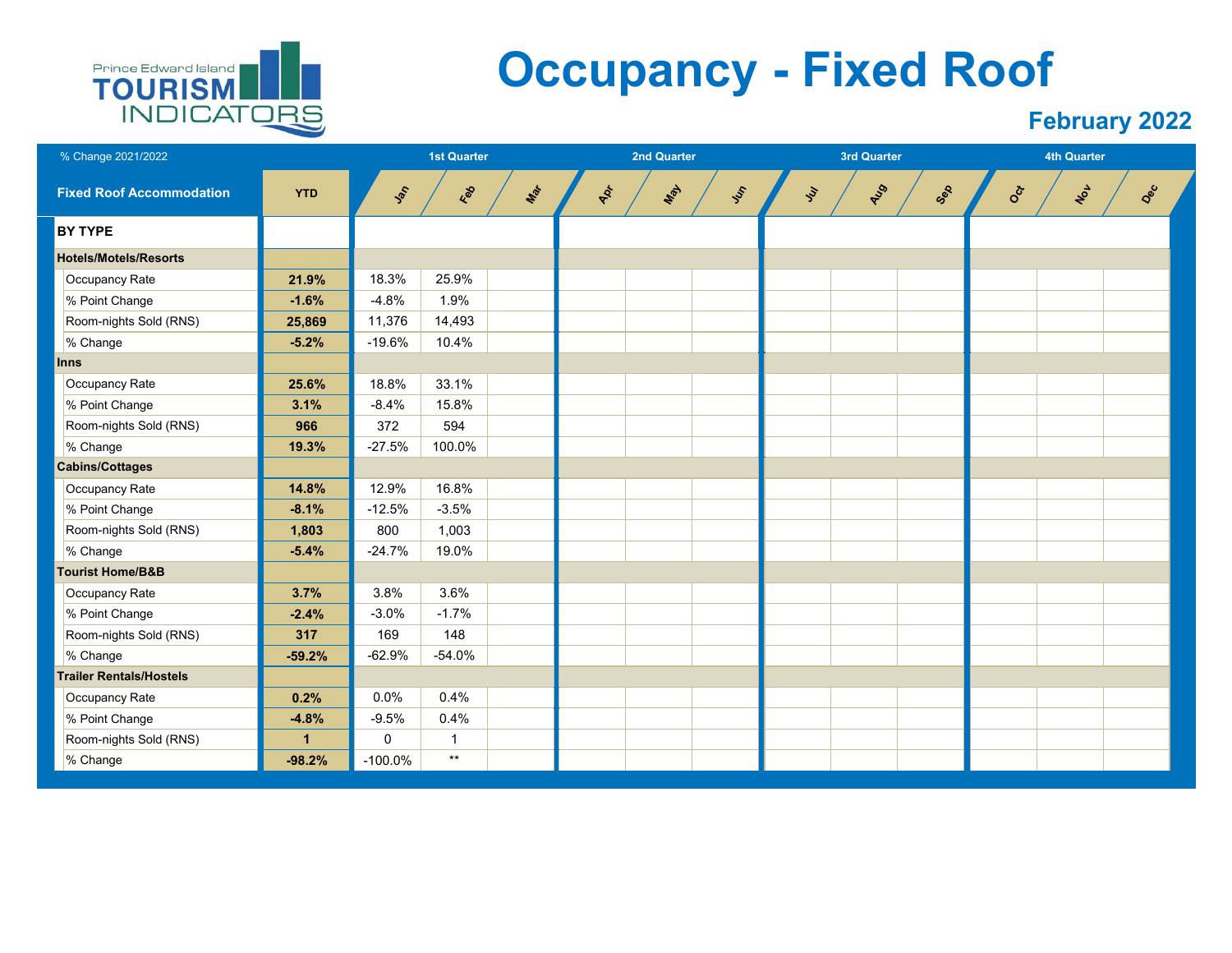

# **Occupancy - Campground**

#### **February 2022**

| % Change 2021/2022                  |                       |                           | <b>1st Quarter</b>        |     |     | <b>2nd Quarter</b> |      |     | <b>3rd Quarter</b> |     | <b>4th Quarter</b> |     |  |
|-------------------------------------|-----------------------|---------------------------|---------------------------|-----|-----|--------------------|------|-----|--------------------|-----|--------------------|-----|--|
| <b>Campground</b>                   | <b>YTD</b>            | Jan                       | Red                       | Max | Apr | May                | Just | Juy | AUS                | Sep | NOV<br>Oct         | Dec |  |
| <b>Total Operations Open</b>        |                       | (2)                       | (2)                       |     |     |                    |      |     |                    |     |                    |     |  |
| % Change                            |                       | (2)                       | (2)                       |     |     |                    |      |     |                    |     |                    |     |  |
| <b>Total Site-nights Available</b>  | (2)                   | (2)                       | (2)                       |     |     |                    |      |     |                    |     |                    |     |  |
| % Change                            | (2)                   | (2)                       | (2)                       |     |     |                    |      |     |                    |     |                    |     |  |
| <b>Total Site-nights Sold (SNS)</b> | (2)                   | (2)                       | (2)                       |     |     |                    |      |     |                    |     |                    |     |  |
| % Change                            | (2)                   | (2)                       | (2)                       |     |     |                    |      |     |                    |     |                    |     |  |
| <b>Occupancy Rate</b>               | (2)                   | (2)                       | (2)                       |     |     |                    |      |     |                    |     |                    |     |  |
| % Point Change                      | (2)                   | (2)                       | (2)                       |     |     |                    |      |     |                    |     |                    |     |  |
|                                     |                       |                           |                           |     |     |                    |      |     |                    |     |                    |     |  |
| <b>North Cape Coastal Drive</b>     |                       |                           |                           |     |     |                    |      |     |                    |     |                    |     |  |
| Occupancy Rate                      | $\tilde{\phantom{a}}$ | $\tilde{\phantom{a}}$     | $\tilde{}$                |     |     |                    |      |     |                    |     |                    |     |  |
| % Point Change                      | $\tilde{\phantom{a}}$ | $\tilde{}$                | $\tilde{}$                |     |     |                    |      |     |                    |     |                    |     |  |
| Site-nights Sold (SNS)              | $\tilde{\phantom{a}}$ | $\widetilde{\phantom{m}}$ | $\widetilde{\phantom{m}}$ |     |     |                    |      |     |                    |     |                    |     |  |
| % Change                            | $\tilde{\phantom{a}}$ | $\widetilde{\phantom{m}}$ | $\tilde{}$                |     |     |                    |      |     |                    |     |                    |     |  |
|                                     |                       |                           |                           |     |     |                    |      |     |                    |     |                    |     |  |
| Summerside Area <sup>(1)</sup>      |                       |                           |                           |     |     |                    |      |     |                    |     |                    |     |  |
| Occupancy Rate                      | $\tilde{\phantom{a}}$ | $\widetilde{\phantom{m}}$ | $\widetilde{\phantom{m}}$ |     |     |                    |      |     |                    |     |                    |     |  |
| % Point Change                      | $\tilde{\phantom{a}}$ | $\widetilde{\phantom{m}}$ | $\tilde{}$                |     |     |                    |      |     |                    |     |                    |     |  |
| Site-nights Sold (SNS)              | $\tilde{\phantom{a}}$ | $\tilde{}$                | $\widetilde{\phantom{m}}$ |     |     |                    |      |     |                    |     |                    |     |  |
| % Change                            | $\tilde{\phantom{a}}$ | $\tilde{}$                | $\thicksim$               |     |     |                    |      |     |                    |     |                    |     |  |

*(1) The Summerside Area is the gateway to the North Cape Coastal Drive and the Summerside statistics have been profiled so they can be interpreted as a separate region or part of the North Cape Coastal Drive. (2) Values added to following month to protect confidentiality of operators.*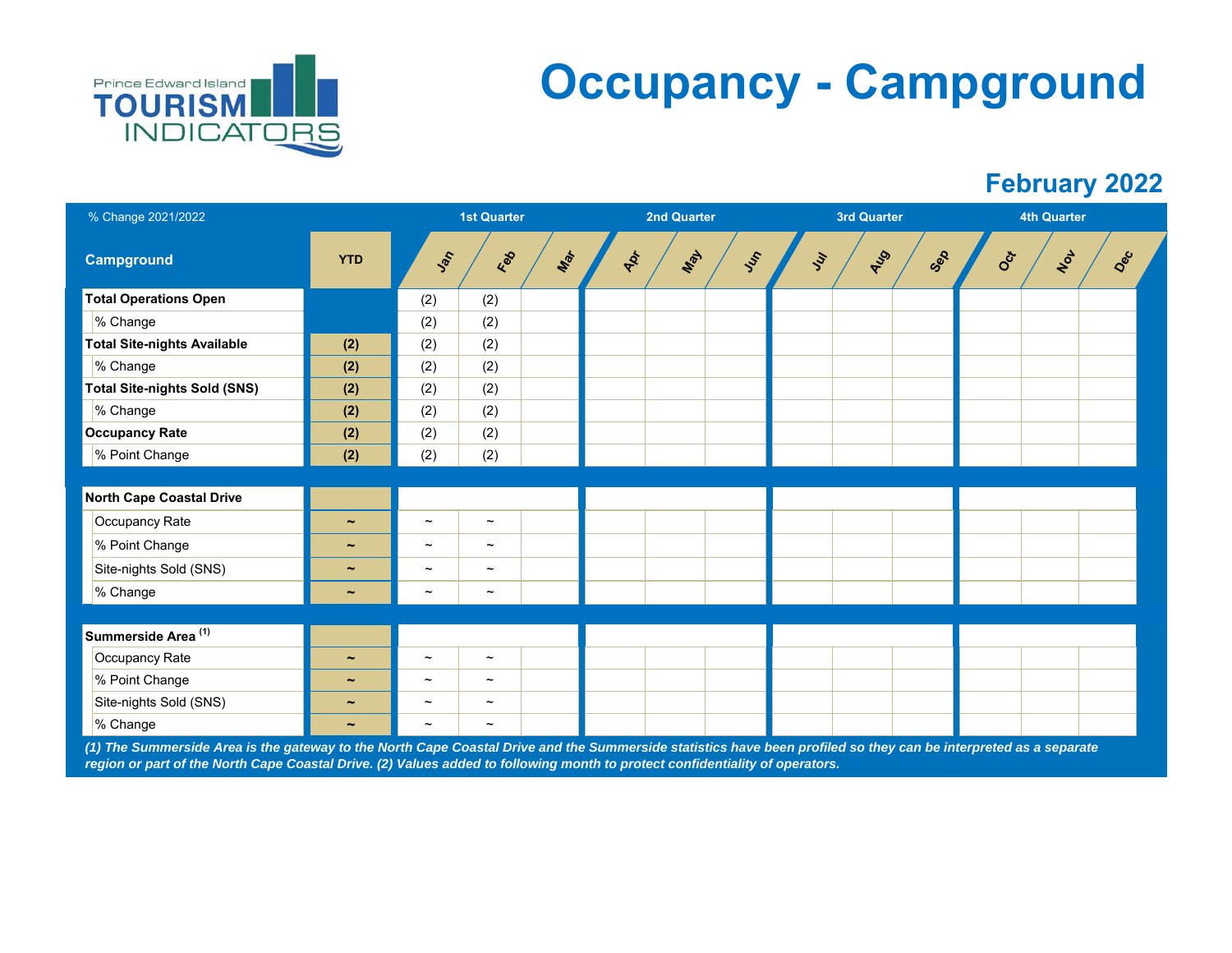

# **Occupancy - Campground**

| % Change 2021/2022        |                       |                       | <b>1st Quarter</b>        |     |     | 2nd Quarter |     |    | <b>3rd Quarter</b> |     |     | <b>4th Quarter</b> |     |  |
|---------------------------|-----------------------|-----------------------|---------------------------|-----|-----|-------------|-----|----|--------------------|-----|-----|--------------------|-----|--|
| <b>Campground</b>         | <b>YTD</b>            | Jan                   | Red                       | Max | Apr | May         | Jes | Ju | AUS                | Sep | Oct | NOV                | Dec |  |
| <b>Green Gables Shore</b> |                       |                       |                           |     |     |             |     |    |                    |     |     |                    |     |  |
| Occupancy Rate            | $\tilde{\phantom{a}}$ | $\tilde{\phantom{a}}$ | $\tilde{\phantom{a}}$     |     |     |             |     |    |                    |     |     |                    |     |  |
| % Point Change            | $\tilde{\phantom{a}}$ | $\tilde{\phantom{a}}$ | $\tilde{\phantom{a}}$     |     |     |             |     |    |                    |     |     |                    |     |  |
| Site-nights Sold (SNS)    | $\tilde{\phantom{a}}$ | $\tilde{\phantom{a}}$ | $\thicksim$               |     |     |             |     |    |                    |     |     |                    |     |  |
| % Change                  | $\tilde{\phantom{a}}$ | $\tilde{\phantom{a}}$ | $\tilde{}$                |     |     |             |     |    |                    |     |     |                    |     |  |
|                           |                       |                       |                           |     |     |             |     |    |                    |     |     |                    |     |  |
| <b>Red Sands</b>          |                       |                       |                           |     |     |             |     |    |                    |     |     |                    |     |  |
| Occupancy Rate            | $\tilde{\phantom{a}}$ | $\thicksim$           | $\thicksim$               |     |     |             |     |    |                    |     |     |                    |     |  |
| % Point Change            | $\tilde{\phantom{a}}$ | $\tilde{\phantom{a}}$ | $\widetilde{\phantom{m}}$ |     |     |             |     |    |                    |     |     |                    |     |  |
| Site-nights Sold (SNS)    | $\tilde{\phantom{a}}$ | $\tilde{\phantom{a}}$ | $\tilde{\phantom{a}}$     |     |     |             |     |    |                    |     |     |                    |     |  |
| % Change                  | $\tilde{\phantom{a}}$ | $\tilde{}$            | $\thicksim$               |     |     |             |     |    |                    |     |     |                    |     |  |
|                           |                       |                       |                           |     |     |             |     |    |                    |     |     |                    |     |  |
| Charlottetown             |                       |                       |                           |     |     |             |     |    |                    |     |     |                    |     |  |
| Occupancy Rate            | $\tilde{\phantom{a}}$ | $\tilde{\phantom{a}}$ | $\tilde{\phantom{a}}$     |     |     |             |     |    |                    |     |     |                    |     |  |
| % Point Change            | $\tilde{\phantom{a}}$ | $\thicksim$           | $\tilde{\phantom{a}}$     |     |     |             |     |    |                    |     |     |                    |     |  |
| Site-nights Sold (SNS)    | $\tilde{\phantom{a}}$ | $\tilde{\phantom{a}}$ | $\tilde{\phantom{a}}$     |     |     |             |     |    |                    |     |     |                    |     |  |
| % Change                  | $\tilde{\phantom{a}}$ | $\tilde{\phantom{a}}$ | $\tilde{\phantom{a}}$     |     |     |             |     |    |                    |     |     |                    |     |  |
|                           |                       |                       |                           |     |     |             |     |    |                    |     |     |                    |     |  |
| <b>Points East</b>        |                       |                       |                           |     |     |             |     |    |                    |     |     |                    |     |  |
| Occupancy Rate            | $\tilde{\phantom{a}}$ | $\thicksim$           | $\thicksim$               |     |     |             |     |    |                    |     |     |                    |     |  |
| % Point Change            | $\tilde{\phantom{a}}$ | $\tilde{\phantom{a}}$ | $\tilde{\phantom{a}}$     |     |     |             |     |    |                    |     |     |                    |     |  |
| Site-nights Sold (SNS)    | $\tilde{\phantom{a}}$ | $\thicksim$           | $\widetilde{\phantom{m}}$ |     |     |             |     |    |                    |     |     |                    |     |  |
| % Change                  | $\tilde{\phantom{a}}$ | $\thicksim$           | $\tilde{\phantom{a}}$     |     |     |             |     |    |                    |     |     |                    |     |  |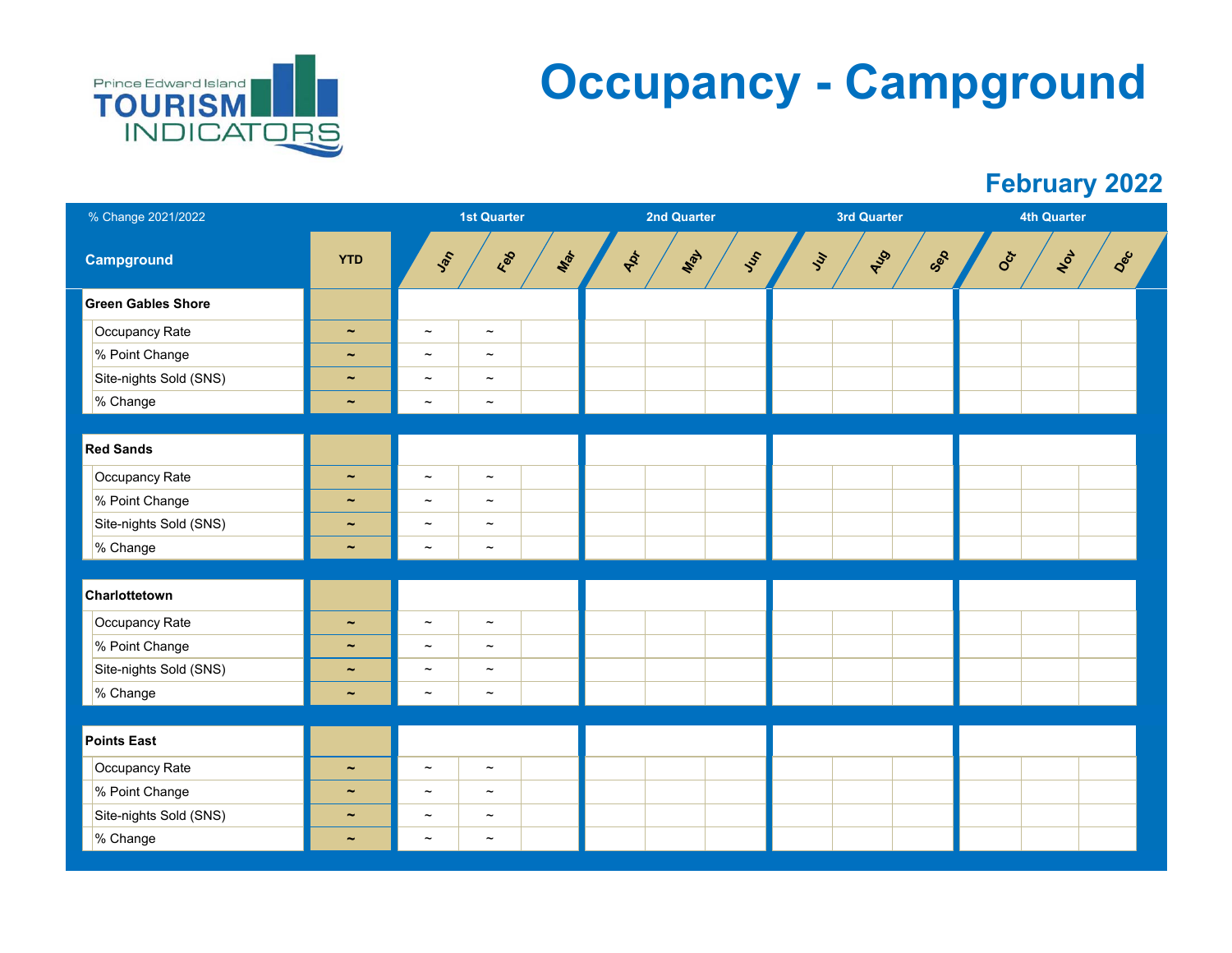

### **Visitor Origins**

|                                              |                       |              | <b>1st Quarter</b>        |               |     | <b>2nd Quarter</b> |   |                       | <b>3rd Quarter</b> |     |                           | <b>4th Quarter</b>  |     |
|----------------------------------------------|-----------------------|--------------|---------------------------|---------------|-----|--------------------|---|-----------------------|--------------------|-----|---------------------------|---------------------|-----|
|                                              | <b>YTD</b>            | <b>Set</b>   | Ees                       | $\phi_{\phi}$ | Apt | May                | ふ | $\tilde{\mathcal{S}}$ | AUS                | Sep | $\mathbf{e}^{\mathbf{c}}$ | $\boldsymbol{\phi}$ | Dec |
| TOTAL OVERNIGHT STAYS (ONS)                  | 29,043                | 12,757       | 16,286                    |               |     |                    |   |                       |                    |     |                           |                     |     |
| % Change                                     | $-5.8%$               | $-21.5%$     | 11.6%                     |               |     |                    |   |                       |                    |     |                           |                     |     |
| <b>ORIGIN BREAKDOWN</b>                      | 100%                  |              | 100%                      |               |     |                    |   |                       |                    |     |                           |                     |     |
| Canada                                       | 95.7%                 | 95.0%        | 96.3%                     |               |     |                    |   |                       |                    |     |                           |                     |     |
| <b>United States</b>                         | 1.9%                  | 1.8%         | 2.1%                      |               |     |                    |   |                       |                    |     |                           |                     |     |
| International                                | 2.3%                  | 3.2%         | 1.7%                      |               |     |                    |   |                       |                    |     |                           |                     |     |
| % Change 2021/2022                           |                       |              |                           |               |     |                    |   |                       |                    |     |                           |                     |     |
| <b>CANADA</b><br>ONS*                        | $-3.9%$               | $-17.6%$     | 10.3%                     |               |     |                    |   |                       |                    |     |                           |                     |     |
| Fixed Roof - RNS*                            | $-4.2%$               | $-17.8%$     | 10.0%                     |               |     |                    |   |                       |                    |     |                           |                     |     |
| Campground - SNS*                            | $\star\star$          | $**$         | $\star\star$              |               |     |                    |   |                       |                    |     |                           |                     |     |
| $ONS^*$<br><b>New Brunswick</b>              | 43.0%                 | 15.4%        | 74.1%                     |               |     |                    |   |                       |                    |     |                           |                     |     |
| Fixed Roof - RNS*                            | 42.9%                 | 15.4%        | 73.8%                     |               |     |                    |   |                       |                    |     |                           |                     |     |
| Campground - SNS*                            | $\star\star$          | $\tilde{}$   | $\star\star$              |               |     |                    |   |                       |                    |     |                           |                     |     |
| $\mathsf{ONS}^{\star}$<br><b>Nova Scotia</b> | 30.4%                 | 0.7%         | 67.1%                     |               |     |                    |   |                       |                    |     |                           |                     |     |
| Fixed Roof - RNS*                            | 30.3%                 | 0.7%         | 66.8%                     |               |     |                    |   |                       |                    |     |                           |                     |     |
| Campground - SNS*                            | $\star\star$          | $\tilde{}$   | $\star\star$              |               |     |                    |   |                       |                    |     |                           |                     |     |
| ONS*<br><b>Ontario</b>                       | $-11.9%$              | $-31.3%$     | 11.8%                     |               |     |                    |   |                       |                    |     |                           |                     |     |
| Fixed Roof - RNS*                            | $-11.9%$              | $-31.3%$     | 11.8%                     |               |     |                    |   |                       |                    |     |                           |                     |     |
| Campground - SNS*                            | $\tilde{\phantom{a}}$ | $\thicksim$  | $\tilde{\phantom{a}}$     |               |     |                    |   |                       |                    |     |                           |                     |     |
| <b>Prince Edward Island</b><br>ONS*          | $-13.7%$              | $-17.7%$     | $-10.1%$                  |               |     |                    |   |                       |                    |     |                           |                     |     |
| Fixed Roof - RNS*                            | $-14.1%$              | $-18.1%$     | $-10.5%$                  |               |     |                    |   |                       |                    |     |                           |                     |     |
| Campground - SNS*                            | $\star\star$          | $\star\star$ | $\star\star$              |               |     |                    |   |                       |                    |     |                           |                     |     |
| $ONS^*$<br><b>Quebec</b>                     | $-15.7%$              | $-53.9%$     | 149.2%                    |               |     |                    |   |                       |                    |     |                           |                     |     |
| Fixed Roof - RNS*                            | $-15.7%$              | $-53.9%$     | 149.2%                    |               |     |                    |   |                       |                    |     |                           |                     |     |
| Campground - SNS*                            | $\tilde{\phantom{a}}$ | $\tilde{}$   | $\tilde{}$                |               |     |                    |   |                       |                    |     |                           |                     |     |
| <b>All Other Provinces</b><br>ONS*           | $-11.9%$              | $-52.9%$     | 52.3%                     |               |     |                    |   |                       |                    |     |                           |                     |     |
| Fixed Roof - RNS*                            | $-11.9%$              | $-52.9%$     | 52.3%                     |               |     |                    |   |                       |                    |     |                           |                     |     |
| Campground - SNS*                            | $\tilde{}$            | $\tilde{}$   | $\widetilde{\phantom{m}}$ |               |     |                    |   |                       |                    |     |                           |                     |     |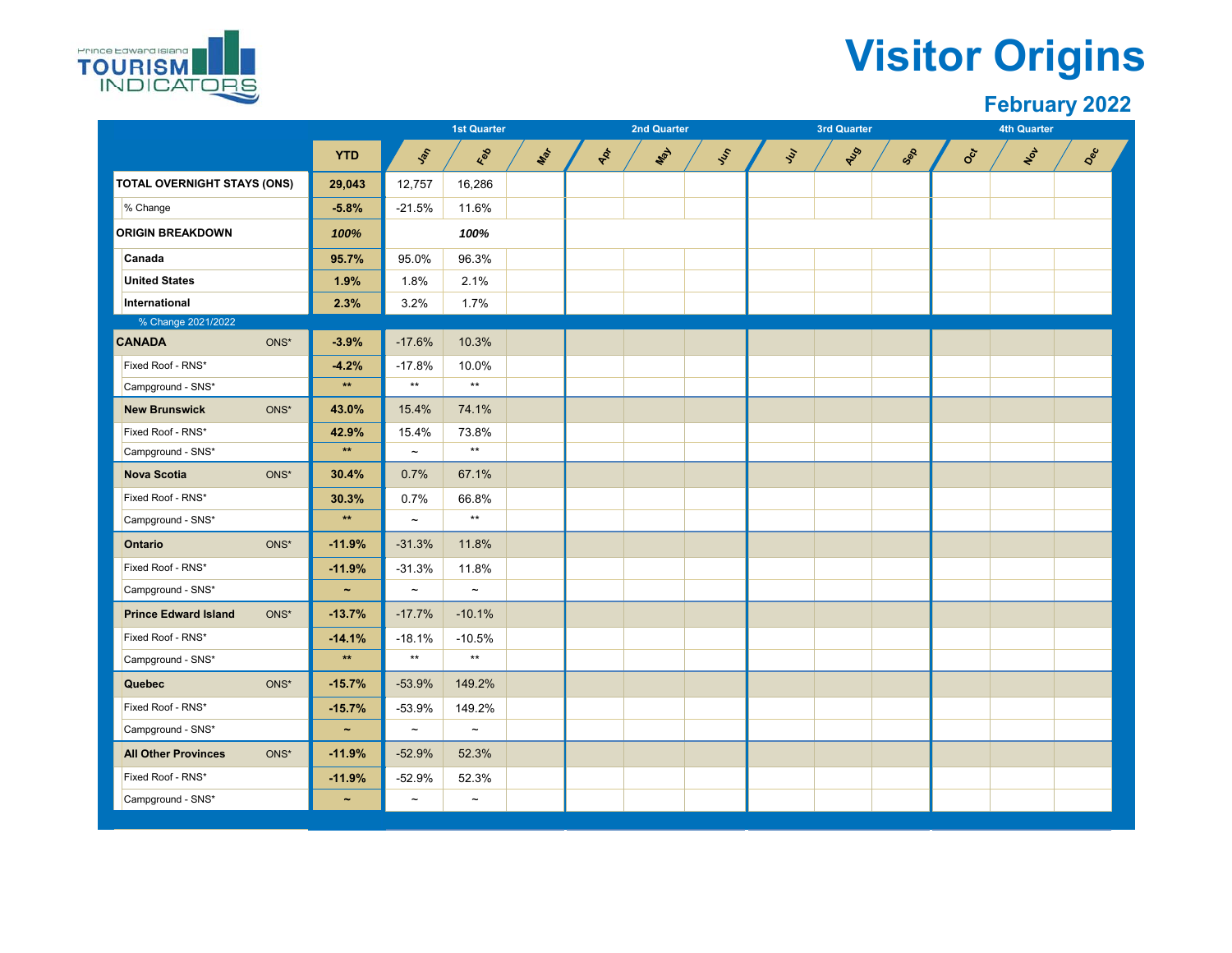

### **Visitor Origins**

|                      |                         |         |            | <b>1st Quarter</b> |              |     |    | <b>2nd Quarter</b> |     |                             | 3rd Quarter |     |                  | <b>4th Quarter</b> |     |  |
|----------------------|-------------------------|---------|------------|--------------------|--------------|-----|----|--------------------|-----|-----------------------------|-------------|-----|------------------|--------------------|-----|--|
|                      |                         |         | <b>YTD</b> | Jan                | Feb          | Mar | 4a | May                | Jus | $\mathcal{L}_{\mathcal{V}}$ | ALS         | Sep | $\sigma_{\rm c}$ | NOT                | Dec |  |
| <b>UNITED STATES</b> |                         | $ONS^*$ | 16.4%      | $-23.6%$           | 80.5%        |     |    |                    |     |                             |             |     |                  |                    |     |  |
| <b>New England</b>   |                         | ONS*    | 497.2%     | 196.6%             | 1,742.9%     |     |    |                    |     |                             |             |     |                  |                    |     |  |
| <b>Mid-Atlantic</b>  |                         | ONS*    | 29.4%      | $-7.5%$            | 163.6%       |     |    |                    |     |                             |             |     |                  |                    |     |  |
| South                |                         | ONS*    | 100.0%     | $-6.7%$            | 328.6%       |     |    |                    |     |                             |             |     |                  |                    |     |  |
| <b>Midwest</b>       |                         | ONS*    | $-89.7%$   | $-84.1%$           | $-100.0\%$   |     |    |                    |     |                             |             |     |                  |                    |     |  |
| West                 |                         | $ONS^*$ | $-34.6%$   | $-55.2%$           | $-10.1%$     |     |    |                    |     |                             |             |     |                  |                    |     |  |
|                      |                         |         |            |                    |              |     |    |                    |     |                             |             |     |                  |                    |     |  |
|                      | <b>KEY INTL MARKETS</b> | $ONS^*$ | $-34.5%$   | $-59.1%$           | 3.5%         |     |    |                    |     |                             |             |     |                  |                    |     |  |
| China                |                         | ONS*    | $-70.6%$   | $-75.7%$           | $-57.1%$     |     |    |                    |     |                             |             |     |                  |                    |     |  |
| England              |                         | ONS*    | 166.7%     | $-20.0%$           | $\star\star$ |     |    |                    |     |                             |             |     |                  |                    |     |  |
| Germany              |                         | ONS*    | $-50.0%$   | $-61.1%$           | $-40.5%$     |     |    |                    |     |                             |             |     |                  |                    |     |  |
| Japan                |                         | ONS*    | $**$       | $***$              | 0.0%         |     |    |                    |     |                             |             |     |                  |                    |     |  |
| Taiwan               |                         | ONS*    | $-100.0\%$ | 0.0%               | -100.0%      |     |    |                    |     |                             |             |     |                  |                    |     |  |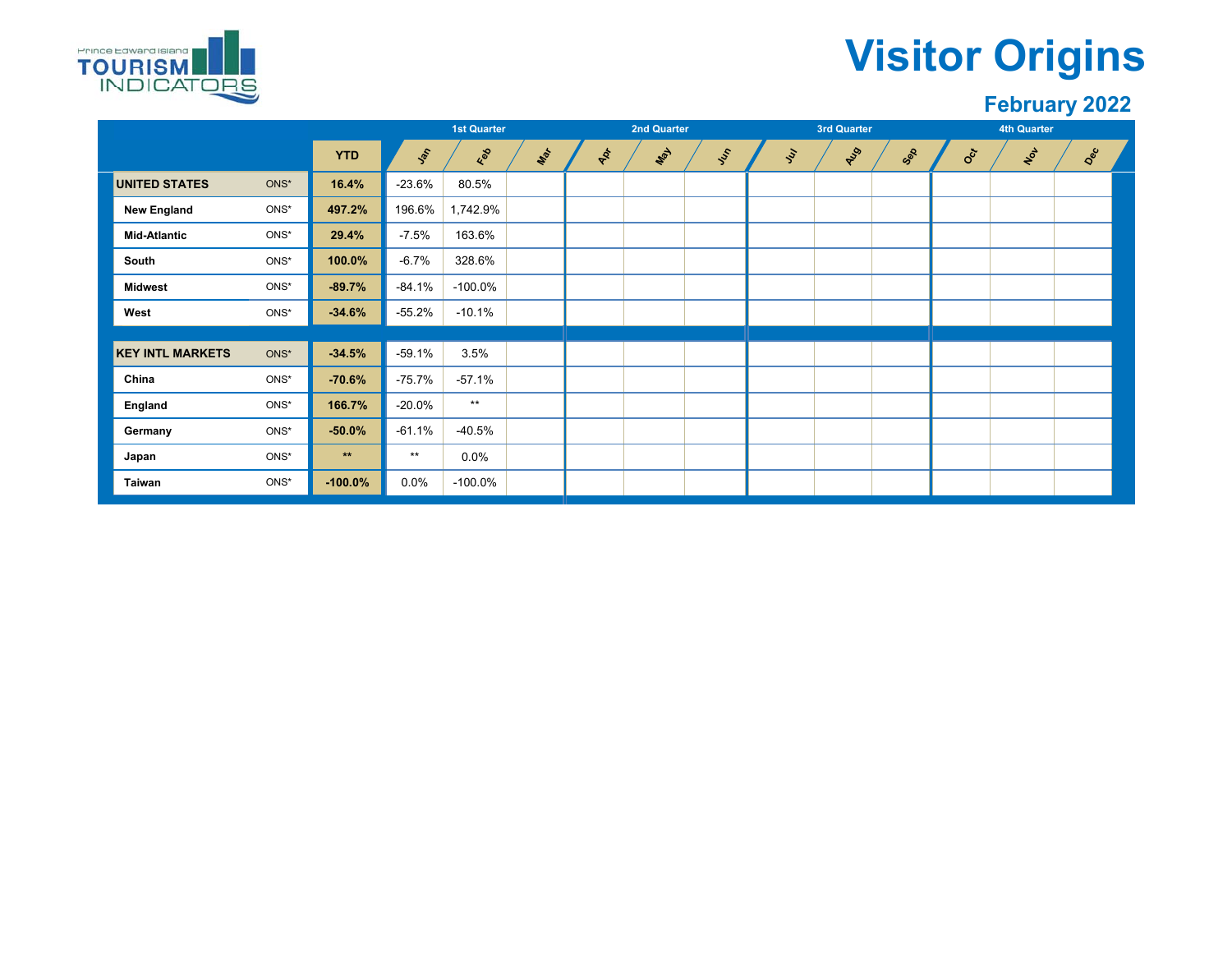

### **Definitions**

#### **TOURISM INDICATORS**

**Bridge Traffic** - Source: Strait Crossing Bridge Limited. Data is the percentage change of the counts of vehicles with 2 axles and motorcycles leaving PEI at Confederation Bridge against the same period of last year.

**Air Traffic** - Source: Charlottetown Airport Authority. Data is the percentage change of the number of air passengers enplaning and deplaning at the Charlottetown Airport against the same period of last year.

**Ferry Traffic** - Source: Northumberland Ferries Limited. Data is the percentage change of the counts of vehicles leaving PEI via the Wood Island Ferry against the same period of last year.

**Cruise Ships** - Sources: Charlottetown Harbour Authority Inc / Summerside Port Corp. Data is the percentage change (and actuals) of the total number of passengers and crew on the cruise ships that visit the Historic Charlottetown Seaport / Port of Summerside against the same period of last year.

**Motorcoach** - Source: Tourism PEI. Motorcoach is the short form of "motorcoach tour", which is defined as group tours that are transported via large and well-powered bus to their destinations, itinerary activities, and back. Data is the percentage change (and actuals) of the total number of room-nights sold to motorcoach passengers against the same period of last year. *Note: Motorcoach data is not available by origin.*

**Tourism PEI Website Activity** - Source: Tourism PEI. Data is the percentage change (and actual) of the total number of visits to www.tourismpei.com (English) and www.tourismpei.com/fr (French) against the same period last year This includes desktop, tablet and mobile direct access to our website and excludes access on mobile using an app.

**Visitor Information Centres / Destination Centres** - Source: Tourism PEI. Data is the percentage change (and actuals) of the counts of parties counselled at all Visitor Information Centres / Destination Centres against the same period of last year.

**Golf PEI** - Source: Golf PEI. Data is the percentage change (and actuals) of the non-member rounds played at all 18-hole and 9-hole courses against the same period of last year.

**National Parks** - Source: Parks Canada. PEI National Park data is the percentage change (and actuals) of the number of person-visits (1) made to the national park. Province House and Green Gables data is the percentage change (and actuals) of the number of visitors to each historic site.  $<sup>(1)</sup>$  Person-visits: Each time a person enters the land or marine part of a reporting unit (i.e. national park or national historic site) for recreational,</sup> educational or cultural purposes during business hours. Through, local and commercial traffic are excluded. Same day re-entries and re-entries by visitors staying overnight in the reporting unit do not constitute new person-visits.

**Provincial Heritage Sites** - Source: PEI Museum. Data is the percentage change (and actuals) of the total number of visitors to each heritage site against the same period of last year.